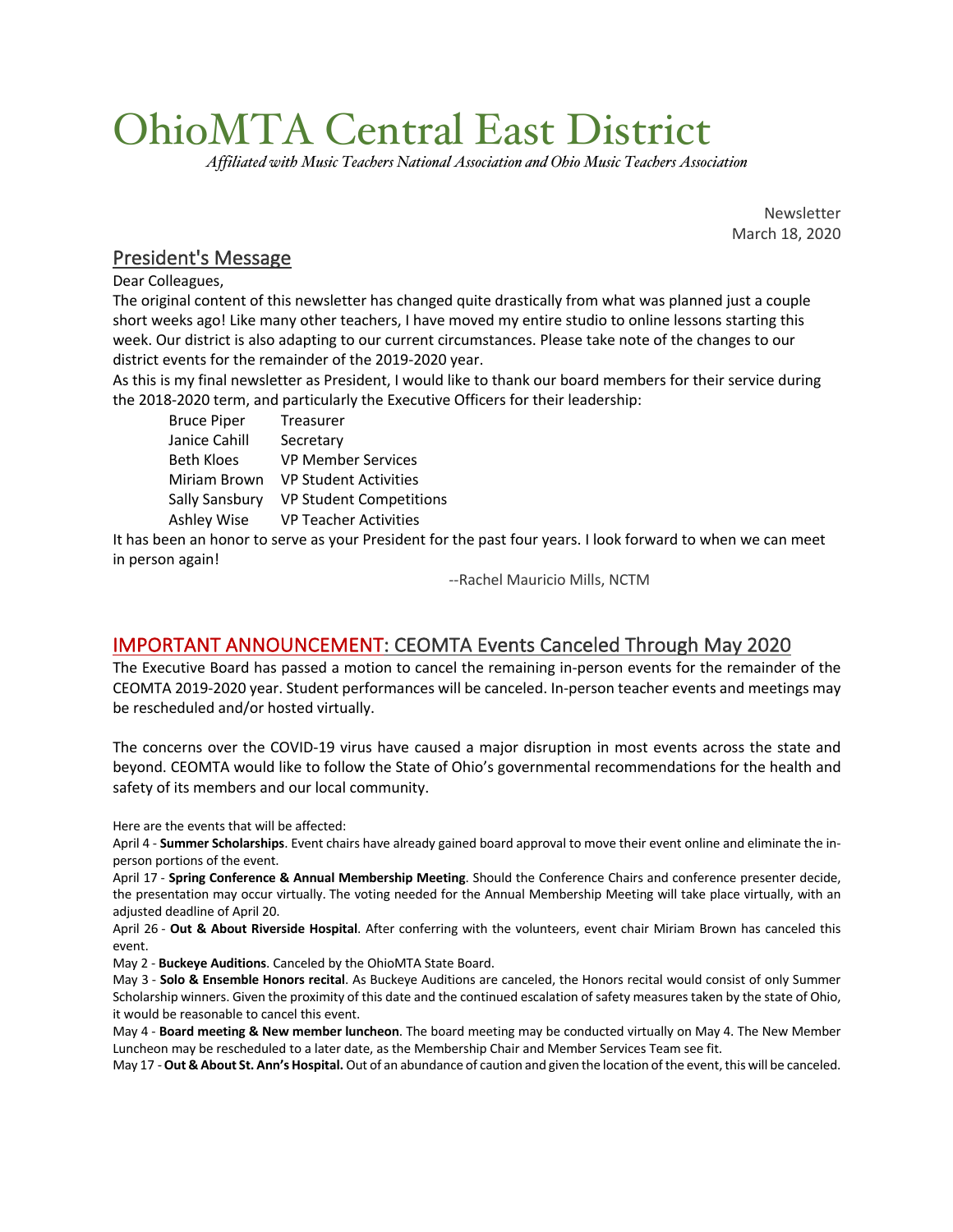# Virtual Voting

In lieu of holding an Annual Membership meeting in person, voting will take place online. Click on the links to vote for each. Voting closes April 20.

| 2020-2021 Proposed Budget - vote online HERE |  |
|----------------------------------------------|--|
|----------------------------------------------|--|

| <b>OPERATIONAL</b><br><b>BUDGET</b>       | 2020-21       |                |  |
|-------------------------------------------|---------------|----------------|--|
|                                           | <b>INCOME</b> | <b>EXPENSE</b> |  |
| Certification                             |               | \$100.00       |  |
| Conference                                |               | \$1,500.00     |  |
| Directory                                 | \$1,200.00    | \$450.00       |  |
| Donations                                 | \$1,000.00    |                |  |
| <b>MTNA Foundation</b>                    |               | \$100.00       |  |
| <b>IMTF</b>                               |               | \$50.00        |  |
| Interest                                  | \$400.00      |                |  |
| <b>Membership Dues</b>                    | \$2,150.00    |                |  |
| Membership Exp                            |               | \$300.00       |  |
| <b>OMTA/GRAVES</b>                        | \$3,500.00    | \$3,000.00     |  |
| Out and About                             |               | \$100.00       |  |
| Piano Workshops                           | \$150.00      | \$1,400.00     |  |
| Pianorama (off year)                      | \$0.00        | \$150.00       |  |
| President's Exp                           |               | \$50.00        |  |
| <b>President's State Conf</b><br>Exp      |               | \$550.00       |  |
| Publicity                                 |               | \$100.00       |  |
| <b>Recording Secretary</b>                |               | \$25.00        |  |
| <b>Scale Olympics</b>                     | \$8,000.00    | \$3,000.00     |  |
| State Conference Ad                       |               | \$150.00       |  |
| Strings Workshop                          | \$700.00      | \$700.00       |  |
| <b>Student Recitals</b>                   | \$150.00      | \$25.00        |  |
| <b>Taxes and License</b>                  |               | \$50.00        |  |
| <b>Treasurer Financial</b><br>Compilation |               | \$600.00       |  |
| <b>Treasurer Exp</b>                      |               | \$200.00       |  |
| Web Site Exp                              |               | \$200.00       |  |
| <b>SUB TOTAL</b>                          | \$17,250.00   | \$12,800.00    |  |
| <b>NET PROFIT</b>                         | \$4,450.00    |                |  |

| <b>SCHOLARSHIPS,</b><br><b>AWARDS.</b><br><b>GRANTS BUDGET</b> | 2020-21       |                |
|----------------------------------------------------------------|---------------|----------------|
|                                                                | <b>INCOME</b> | <b>EXPENSE</b> |
| <b>Buckeve</b><br><b>Auditions</b>                             |               |                |
| <b>Registration Fees</b>                                       | \$1,100.00    |                |
| <b>Audition Expense</b>                                        |               | \$1,100.00     |
| State Entrance<br>Fees                                         |               | \$450.00       |
| Protessional<br><b>Development</b><br>Grants                   |               | \$700.00       |
| Summer<br><b>Scholarships</b>                                  |               |                |
| <b>Registration Fees</b>                                       | \$250.00      |                |
| Donations                                                      | \$800.00      |                |
| <b>Expenses</b>                                                |               | \$1,000.00     |
| Awards-OMTA                                                    |               | \$2,200.00     |
| Awards-Donors                                                  |               | \$800.00       |
| <b>SUB TOTAL</b>                                               | \$2,150.00    | \$6,250.00     |
| <b>NET LOSS</b>                                                | (\$4,100.00)  |                |
| <b>NET PROFIT</b><br><b>CARRY OVER</b>                         | \$4,450.00    |                |
| <b>GRAND TOTAL</b>                                             | \$350.00      |                |

#### 2020-2022 Executive Officers - vote online HERE

| President                      | Andrea Keil         |
|--------------------------------|---------------------|
| Immediate Past President       | <b>Rachel Mills</b> |
| Treasurer                      | <b>Bruce Piper</b>  |
| <b>Recording Secretary</b>     | vacant              |
| <b>VP Member Services</b>      | <b>Beth Kloes</b>   |
| <b>VP Student Activities</b>   | Miriam Brown        |
| <b>VP Student Competitions</b> | Sally Sansbury      |
| <b>VP Teacher Services</b>     | <b>Ashley Wise</b>  |
|                                |                     |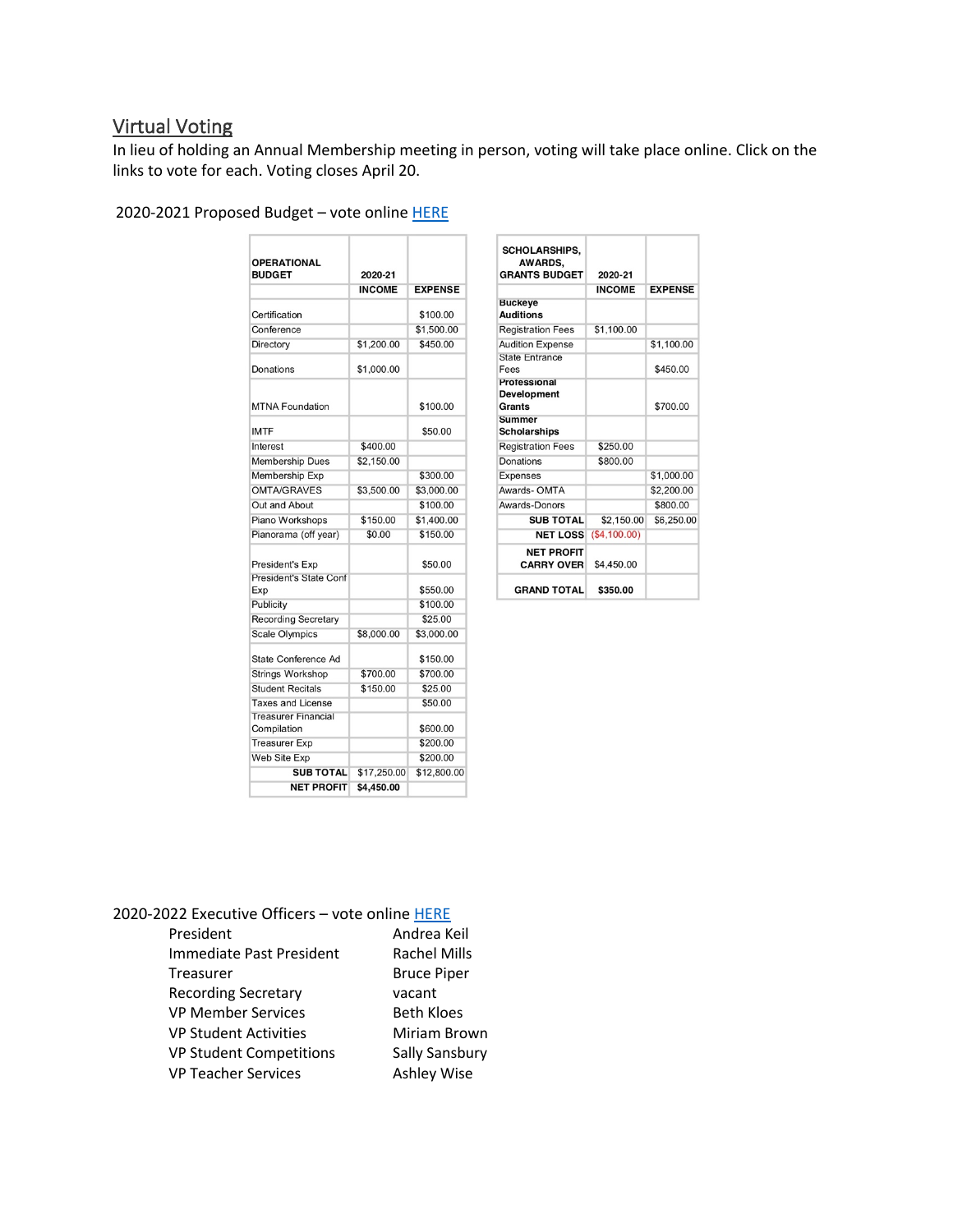# Grants for Professional Development

Grants applications are due by April 15, 2020. Please visit the website for application and eligibility guidelines. http://www.ceomta.org/grants-for-professional-development

--Annette Suhovecky, NCTM, Grants Chair

# CEOMTA/Graves Competition Winners

Congratulations to the following winners and their teachers! Thank you to Kathleen Sadoff and Nina Polonsky for chairing and to Mr. Paul Graves, Sr. for hosting this wonderful event.

#### **Feb.29 & March 1st, 2020**

|       | <b>WINNERS</b>                   | <b>Teacher</b> |
|-------|----------------------------------|----------------|
|       |                                  |                |
| #12   | <b>Montgomery Moore</b>          | Denenburg      |
| #8    | Judy Wu                          | Polonsky       |
| #13   | Sophia Nguyen-Huynh              | Schulze        |
| #5    | Angie Feng                       | Qian Yoyo Liu  |
| #11   | Olivia Zhou                      | B. Leung       |
| #3    | Annie Rao                        | Sini Zheng     |
|       |                                  |                |
| #2    | Avery Wang & Olivia Zhou         | B. Leung       |
| #4    | Evelyn Wu & Joshua Lee           | Sadoff         |
| #3    | Sabrina Kerze & Dianna Kerze     | Karasik        |
|       |                                  |                |
| #8    | Mayuka Mizuno                    | J. Leung       |
| #11   | Keliang Yao                      | Sadoff         |
| #7    | Jayden Lu                        | B. Leung       |
| #22   | Levi Li                          | Polonsky       |
|       | Erik Jacoby                      | Sadoff         |
| #6    | lan Shang                        | B. Leung       |
|       |                                  |                |
| #4    | Cory Wu & Katia Jacoby           | Sadoff         |
| #2    | Catherine Harman & Emma Yu       | Kats           |
| #3    | Erik Jacoby & Ryan Huang         | Sadoff         |
| #1    | Evie Hu & Sophia Wu              | Sadoff         |
|       |                                  |                |
|       | no award given                   |                |
| #9    | Christina Jin                    | Kats           |
| #6    | Ashley Cai                       | B. Leung       |
| #8    | Alex Van Bibber                  | Polonsky       |
| #5    | Nicholas Wolfe                   | B. Leung       |
|       |                                  |                |
| # $2$ | Alain Welliver & Hanrui Xu       | Kats           |
| #1    | Eric Zhang & Evan Yu             | Kats           |
|       |                                  |                |
| #1    | Chi Tou Lao                      | J. Leung       |
| #4    | Vikki Chen                       | Chen           |
|       |                                  |                |
| #1    | Lydia Sander & Olivia Connors    | Fisher         |
| #3    | Wenyu Deng & Bibiana Miskolciova | Wang           |
|       | <b>ELEMENTARY SOLO</b>           |                |